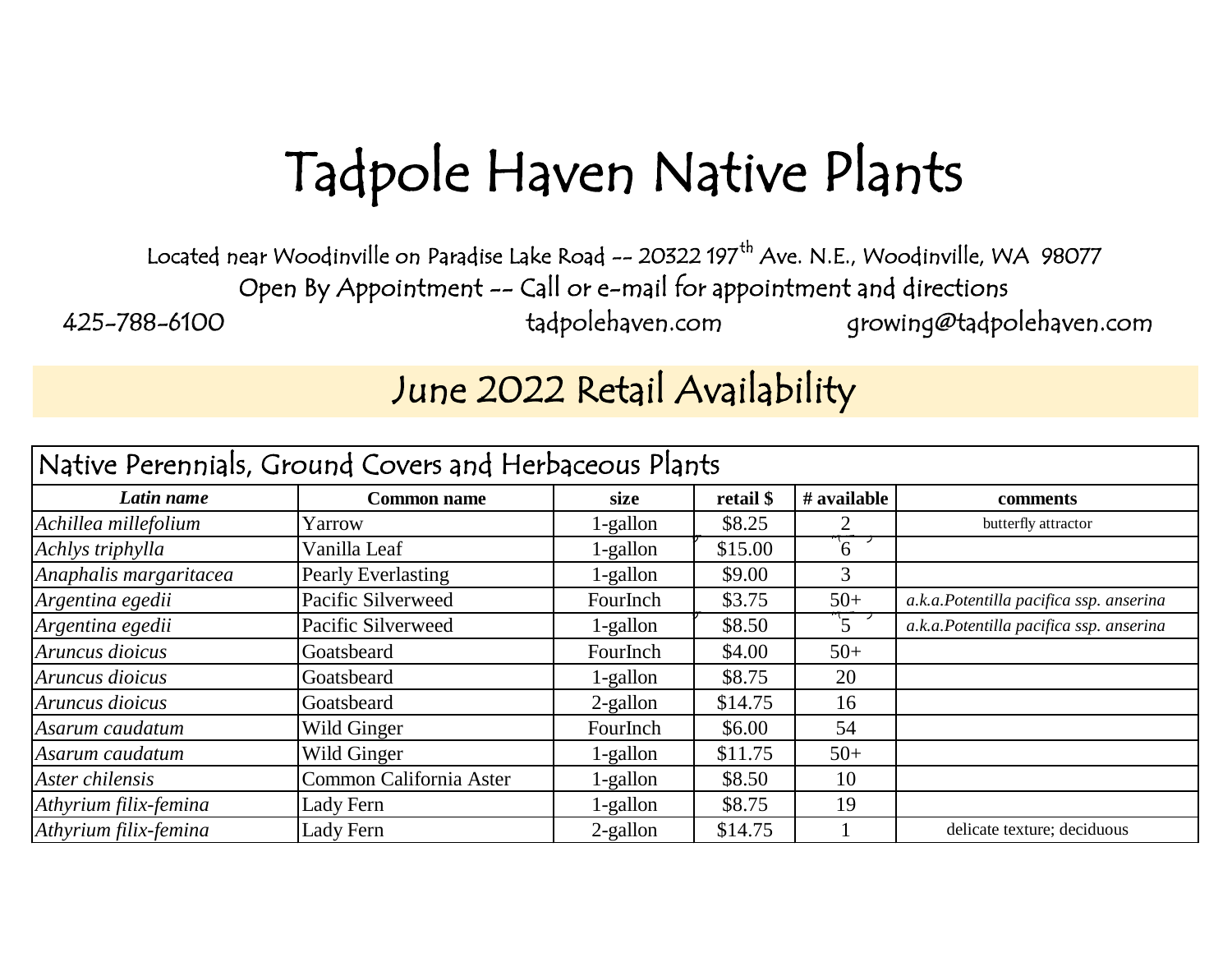|                                                       | >>> our selection changes throughout the seasons «<<           |                     |           |                |                          |
|-------------------------------------------------------|----------------------------------------------------------------|---------------------|-----------|----------------|--------------------------|
| Tadpole Haven Native Plants available for retail sale |                                                                |                     |           |                |                          |
| E-mail address: growing@tadpolehaven.com              | Native Perennials, Ground Covers and Herbaceous Plants (cont.) | phone: 425-788-6100 |           |                |                          |
| Latin name                                            | <b>Common name</b>                                             | size                | retail \$ | # available    | comments                 |
| Athyrium filix-femina                                 | Lady Fern                                                      | 3-gallon            | \$20.00   | 3              |                          |
| Cammassia leichtlinii                                 | <b>Great Camas</b>                                             | FourInch/small band | \$5.25    | $50+$          |                          |
| Carex macrocephala                                    | <b>Bighead Sedge</b>                                           | 1-gallon            | \$8.25    | 3              | for upland or wetland    |
| Carex obnupta                                         | Slough Sedge                                                   | 1-gallon            | \$8.25    | $50+$          |                          |
| Carex obnupta                                         | Slough Sedge                                                   | 2-gallon            | \$14.00   | 40             |                          |
| Claytonia sibirica                                    | Siberian Miner's Lettuce                                       | 1-gallon            | \$8.25    | 3              | short-lived perennial    |
| Corydalis scouleri                                    | <b>Scouler's Corydalis</b>                                     | 1-gallon            | \$10.50   | mid-June       |                          |
| Dicentra formosa                                      | <b>Bleeding Heart</b>                                          | FourInch            | \$3.50    | 10             |                          |
| Dicentra formosa                                      | <b>Bleeding Heart</b>                                          | 1-gallon            | \$8.50    | 40             |                          |
| Dodecatheon hendersonii                               | <b>Broad-leaved Shootingstar</b>                               | FourInch/ $2x5$ "   | \$6.75    | 12             | needs well-drained soils |
| Dryopteris expansa                                    | Wood Fern                                                      | 1-gallon            | \$9.50    | $50+$          | semi-evergreen           |
| Festuca idahoensis ssp. roemeri                       | Roemer's Idaho Fescue                                          | 1-gallon            | \$8.75    | $50+$          | fine bunchgrass          |
| Fragaria chiloensis                                   | <b>Coastal Strawberry</b>                                      | FourInch            | \$3.75    | 18             |                          |
| Fragaria vesca                                        | <b>Woodland Strawberry</b>                                     | FourInch            | \$3.75    | 50             | delectable fruit         |
| Fragaria vesca                                        | <b>Woodland Strawberry</b>                                     | 1-gallon            | \$8.50    | 8              | delectable fruit         |
| Gaultheria shallon                                    | Salal                                                          | FourInch            | \$4.25    | 5              |                          |
| Gaultheria shallon                                    | Salal                                                          | 1-gallon            | \$9.50    | $\overline{3}$ | edible berries           |
| Gaultheria shallon                                    | Salal                                                          | 1-gallon            | \$9.50    | 10             | edible berries           |
| Geum macrophyllum                                     | Large-leaved Avens                                             | FourInch            | \$3.75    | $50+$          |                          |
| Geum macrophyllum                                     | Large-leaved Avens                                             | 1-gallon            | \$8.25    | $50+$          |                          |
| Gymnocarpium dryopteris                               | Oak Fern                                                       | FourInch            | \$5.00    | 18             |                          |
| Heuchera micrantha                                    | <b>Small-flowered Alumroot</b>                                 | FourInch            | \$4.00    | $\overline{2}$ | moist shade              |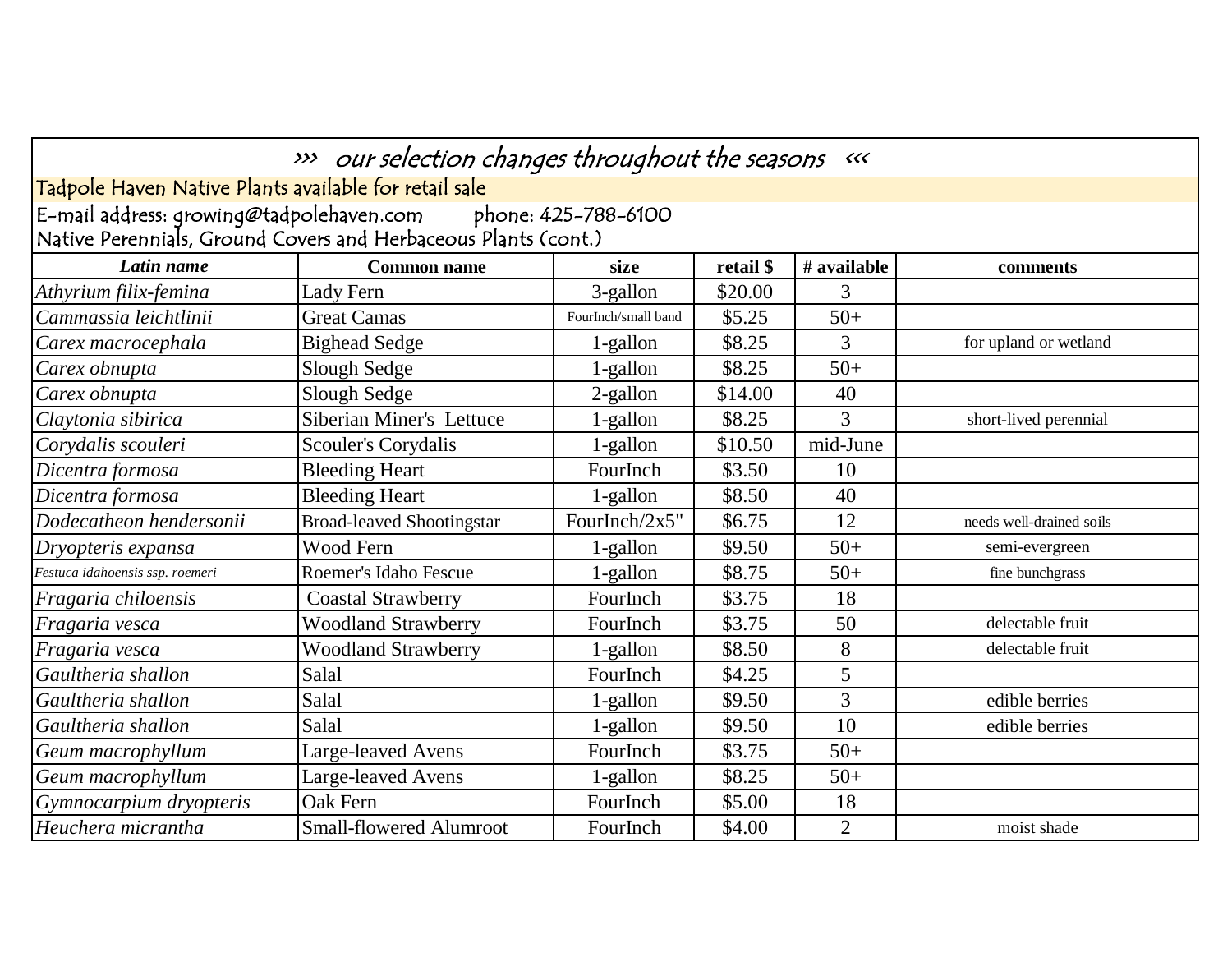|                                                                 | >>> our selection changes throughout the seasons «<< |             |           |             |                      |  |  |  |  |
|-----------------------------------------------------------------|------------------------------------------------------|-------------|-----------|-------------|----------------------|--|--|--|--|
|                                                                 |                                                      |             |           |             |                      |  |  |  |  |
| Tadpole Haven Native Plants available for retail sale           |                                                      |             |           |             |                      |  |  |  |  |
| E-mail address: growing@tadpolehaven.com<br>phone: 425-788-6100 |                                                      |             |           |             |                      |  |  |  |  |
| Native Perennials, Ground Covers and Herbaceous Plants (cont.)  |                                                      |             |           |             |                      |  |  |  |  |
| Latin name                                                      | <b>Common name</b>                                   | size        | retail \$ | # available | comments             |  |  |  |  |
| Hydrophyllum tenuipes                                           | PacificWaterleaf                                     | FourInch    | \$3.50    | 10          |                      |  |  |  |  |
| Hydrophyllum tenuipes                                           | PacificWaterleaf                                     | $1$ -gallon | \$8.50    | $50+$       |                      |  |  |  |  |
| Iris setosa                                                     | Alaska Iris                                          | 1-gallon    | \$10.50   | coming soon |                      |  |  |  |  |
| Iris sp.                                                        | Pacific Coast Hybrid Iris                            | 1-gallon    | \$10.50   | $50+$       | Pacific Coast Hybrid |  |  |  |  |
| Iris sp. 'Lisa's Fave'                                          | Pacific Coast Hybrid Iris                            | 1-gallon    | \$10.50   | $50+$       | Pacific Coast Hybrid |  |  |  |  |
| Juncus effusus                                                  | <b>Soft Rush</b>                                     | FourInch    | \$3.75    | 9           |                      |  |  |  |  |
| Juncus effusus                                                  | Soft Rush                                            | 1-gallon    | \$8.25    | 20          |                      |  |  |  |  |
| Juncus ensifolius                                               | Daggerleaf Rush                                      | 1-gallon    | \$8.25    | 5           |                      |  |  |  |  |
| Lupinus polyphyllus                                             | <b>Big-leaf Lupine</b>                               | FourInch    | \$4.25    | $50+$       |                      |  |  |  |  |
| Lupinus polyphyllus                                             | <b>Big-leaf Lupine</b>                               | 1-gallon    | \$9.50    | 30          |                      |  |  |  |  |
| Luzula parviflora                                               | <b>Small-Flowered Wood Rush</b>                      | FourInch    | \$3.75    | coming soon | cute upland rush     |  |  |  |  |
| Luzula parviflora                                               | <b>Small-Flowered Wood Rush</b>                      | 1-gallon    | \$8.25    | coming soon | cute upland rush     |  |  |  |  |
| Lysichiton americanum                                           | <b>Skunk Cabbage</b>                                 | 2-gallon    | \$24.25   | coming soon |                      |  |  |  |  |
| Mahonia nervosa                                                 | Cascade Oregon Grape                                 | FourInch    | \$6.50    | 10          |                      |  |  |  |  |
| Mahonia nervosa                                                 | <b>Cascade Oregon Grape</b>                          | 1-gallon    | \$13.00   | 10          | evergreen            |  |  |  |  |
| Maianthemum stellata                                            | Star-Flowered False Solomon's Seal                   | 1-gallon    | \$10.50   | $50+$       |                      |  |  |  |  |
| Mitella caulescens                                              | <b>Leafy Mitrewort</b>                               | FourInch    | \$3.75    | 20          |                      |  |  |  |  |
| Mitella caulescens                                              | <b>Leafy Mitrewort</b>                               | 1-gallon    | \$8.25    | 8           |                      |  |  |  |  |
| Montia parviflora                                               | <b>Littleleaf Miner's Lettuce</b>                    | FourInch    | \$4.00    | $50+$       |                      |  |  |  |  |
| Myosotis laxa                                                   | Small Water Forget-me-not                            | FourInch    | \$3.75    | 5           |                      |  |  |  |  |
| Nothochelone nemerosa                                           | Turtlehead                                           | 1-gallon    | \$10.00   | 1           | dormsant             |  |  |  |  |
| Penstemon davidsonii                                            | Davidson's Penstemon                                 | FourInch    | \$6.00    | $50+$       | evergreen creeper    |  |  |  |  |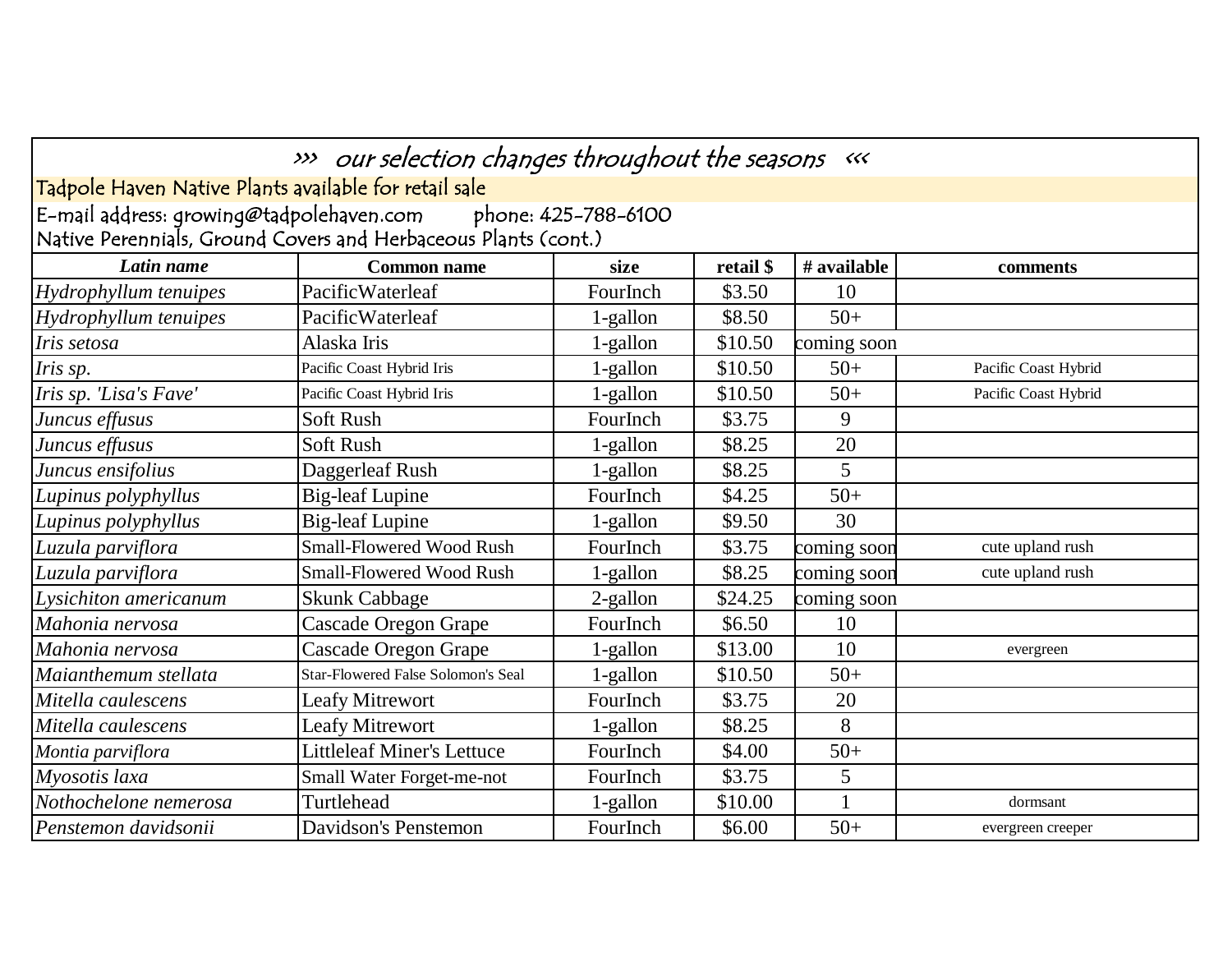|                                                       | >>> our selection changes throughout the seasons «<<           |                      |           |             |                     |
|-------------------------------------------------------|----------------------------------------------------------------|----------------------|-----------|-------------|---------------------|
| Tadpole Haven Native Plants available for retail sale |                                                                |                      |           |             |                     |
| E-mail address: growing@tadpolehaven.com              | Native Perennials, Ground Covers and Herbaceous Plants (cont.) | phone: 425-788-6100  |           |             |                     |
| Latin name                                            | <b>Common name</b>                                             | size                 | retail \$ | # available | comments            |
| Penstemon serrulatus                                  | <b>Cascade Penstemon</b>                                       | FourInch             | \$4.75    | 15          |                     |
| Penstemon serrulatus                                  | <b>Cascade Penstemon</b>                                       | 1-gallon             | \$9.50    | 16          |                     |
| Polystichum munitum                                   | <b>Sword Fern</b>                                              | 2-gallon             | \$14.75   | coming      | evergreen           |
| Prosartes smithii                                     | Largeflower Fairybells                                         | 1-gallon             | \$10.00   | 5           |                     |
| Sagittaria latifolia                                  | Wapato                                                         | $35/8 x 6"$ bandpots | \$6.00    | $50+$       |                     |
| Sisyrinchium californicum                             | Golden-eyed Grass                                              | FourInch             | \$3.75    | $50+$       |                     |
| Sisyrinchium californicum                             | Golden-eyed Grass                                              | 1-gallon             | \$8.75    | 14          |                     |
| Sisyrinchium idahoense                                | Blue-eyed grass                                                | FourInch             | \$3.50    | 10          |                     |
| Sisyrinchium idahoense                                | Blue-eyed grass                                                | 1-gallon             | \$8.75    | 5           |                     |
| Stachys cooleyae                                      | <b>Cooley's Hedge Nettle</b>                                   | 1-gallon             | \$8.50    | $50+$       |                     |
| Tellima grandiflora                                   | Fringecup                                                      | FourInch             | \$4.00    | $50+$       |                     |
| Tellima grandiflora                                   | Fringecup                                                      | 1-gallon             | \$8.25    | $50+$       |                     |
| Tellima grandiflora                                   | Fringecup                                                      | 2-gallon             | \$14.75   | 6           |                     |
| Tolmiea menziesii                                     | Piggy-back Plant                                               | FourInch             | \$3.75    | 15          |                     |
| Tolmiea menziesii                                     | Piggy-back Plant                                               | 1-gallon             | \$8.25    | 48          |                     |
| Urtica dioica                                         | <b>Stinging Nettle</b>                                         | $1$ -gallon          | \$8.25    | 3           |                     |
| Vancouveria hexandra                                  | <b>Inside-out Flower</b>                                       | 1-gallon             | \$11.00   | coming soon |                     |
| Viola adunca                                          | <b>Early Blue Violet</b>                                       | 1-gallon             | \$8.75    | 50          | sun to pt shade     |
| Native Trees and Shrubs                               |                                                                |                      |           |             |                     |
| Acer circinatum                                       | Vine Maple                                                     | 1-gallon             | \$8.50    | $50+$       | gorgeous fall color |
| Acer circinatum                                       | Vine Maple                                                     | 2-gallon             | \$14.75   | 31          |                     |
| Acer macrophyllum                                     | <b>Big-Leaf Maple</b>                                          | 1-gallon             | \$8.50    | 5           |                     |
| Alnus rubra                                           | <b>Red Alder</b>                                               | 1-gallon             | \$8.25    | 5           | nitrogen-"fixer"    |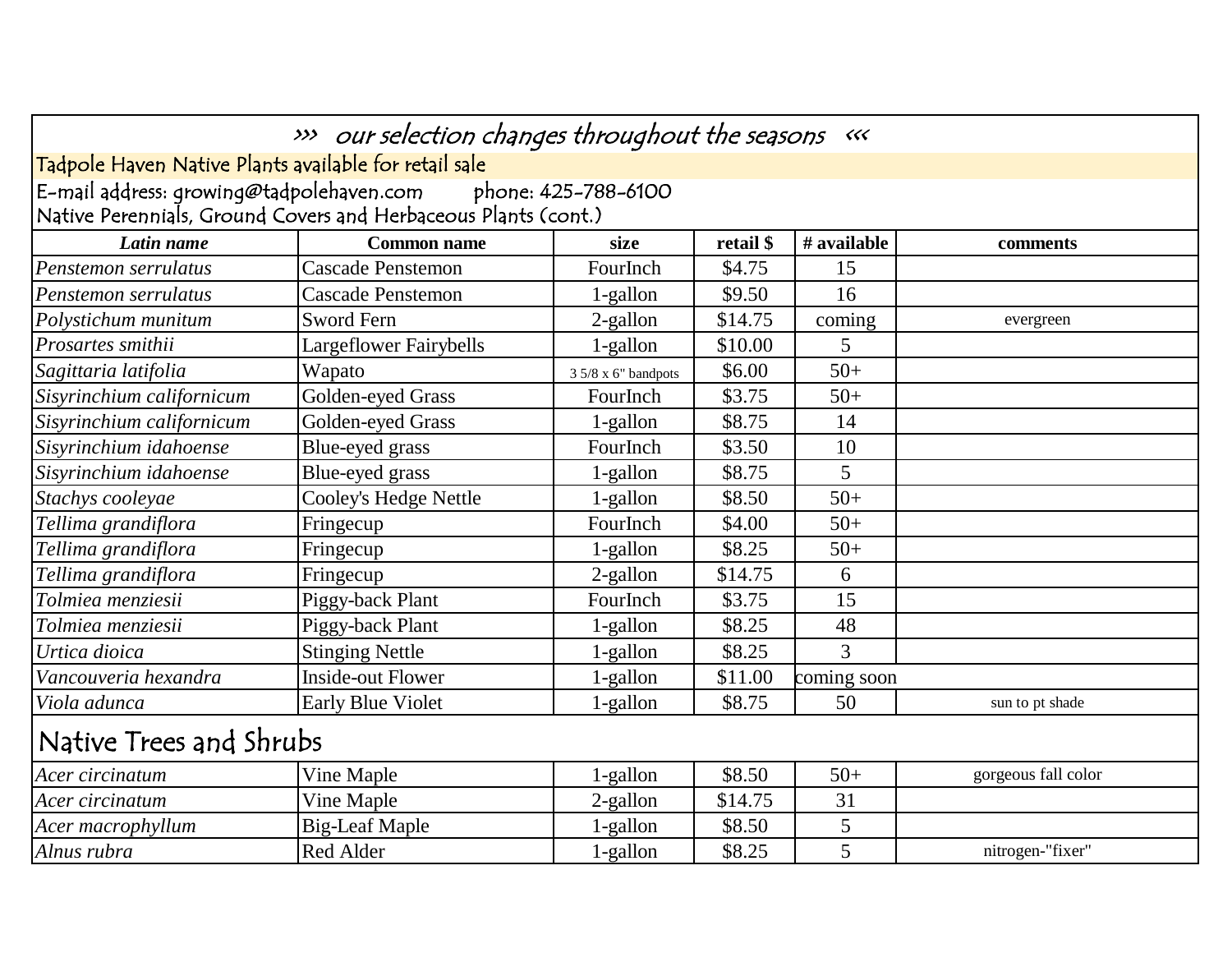| E-mail address: growing@tadpolehaven.com | Tadpole Haven Native Plants available for retail sale | phone: 425-788-6100 |           |                |                            |
|------------------------------------------|-------------------------------------------------------|---------------------|-----------|----------------|----------------------------|
| Native Trees and Shrubs (cont.)          |                                                       |                     |           |                |                            |
| Latin name                               | <b>Common name</b>                                    | size                | retail \$ | # available    | comments                   |
| Amelanchier alnifolia                    | Saskatoon                                             | 1-gallon            | \$8.75    | $50+$          | a.k.a. Serviceberry        |
| Amelanchier alnifolia                    | Saskatoon                                             | 2-gallon            | \$17.00   | 19             |                            |
| Cornus sericea                           | Red-Twig Dogwood                                      | 2-gallon            | \$14.75   | 10             |                            |
| Cornus sericea                           | Red-Twig Dogwood                                      | 3-gallon            | \$21.00   | $\overline{2}$ |                            |
| Corylus cornuta                          | Western Hazelnut                                      | 1-gallon            | \$11.25   | $\mathbf{1}$   | well-drained soil          |
| Crataegus douglasii                      | Douglas Hawthorn                                      | 1-gallon            | \$8.50    | 14             |                            |
| Crataegus douglasii                      | Douglas Hawthorn                                      | 2-gallon            | \$14.75   | 20             |                            |
| Lonicera involucrata                     | <b>Black Twinberry</b>                                | 1-gallon            | \$7.75    | 35             | birds love the showy fruit |
| Mahonia aquifolium                       | Tall Oregon Grape                                     | 1-gallon            | \$9.75    | $\overline{3}$ | hummingbird attractor      |
| Malus fusca                              | Pacific Crabapple                                     | 1-gallon            | \$7.75    | 12             |                            |
| Malus fusca                              | Pacific Crabapple                                     | 2-gallon            | \$14.75   | 11             |                            |
| Malus fusca                              | Pacific Crabapple                                     | 5-gallon            | \$28.00   | 4              |                            |
| Oemleria cerasiformis                    | Osoberry                                              | 1-gallon            | \$8.25    | 15             | vital bird plant           |
| Oemleria cerasiformis                    | Osoberry                                              | 2-gallon            | \$15.75   | 35             | vital bird plant           |
| Philadelphus lewisii                     | <b>Mock Orange</b>                                    | 1-gallon            | \$8.25    | $50+$          | fragrant sun-lover         |
| Physocarpus capitatus                    | Pacific Ninebark                                      | 2-gallon            | \$14.75   | $\overline{3}$ |                            |
| Picea sitchensis                         | Sitka Spruce                                          | 1-gallon            | \$8.25    | $50+$          |                            |
| Picea sitchensis                         | Sitka Spruce                                          | 2-gallon            | \$14.75   | 19             |                            |
| Pinus contorta var. contorta             | <b>Shore Pine</b>                                     | 1-gallon            | \$8.25    | $\overline{2}$ |                            |
| Pinus monticola                          | <b>Western White Pine</b>                             | 2-gallon            | \$16.75   | $\overline{4}$ | symmetrical conifer        |
| Quercus garryana                         | Garry Oak                                             | treepot             | \$12.75   | $\overline{7}$ |                            |
| Rhamnus purshiana                        | Cascara                                               | 1-gallon            | \$8.25    | 10             | birds love it              |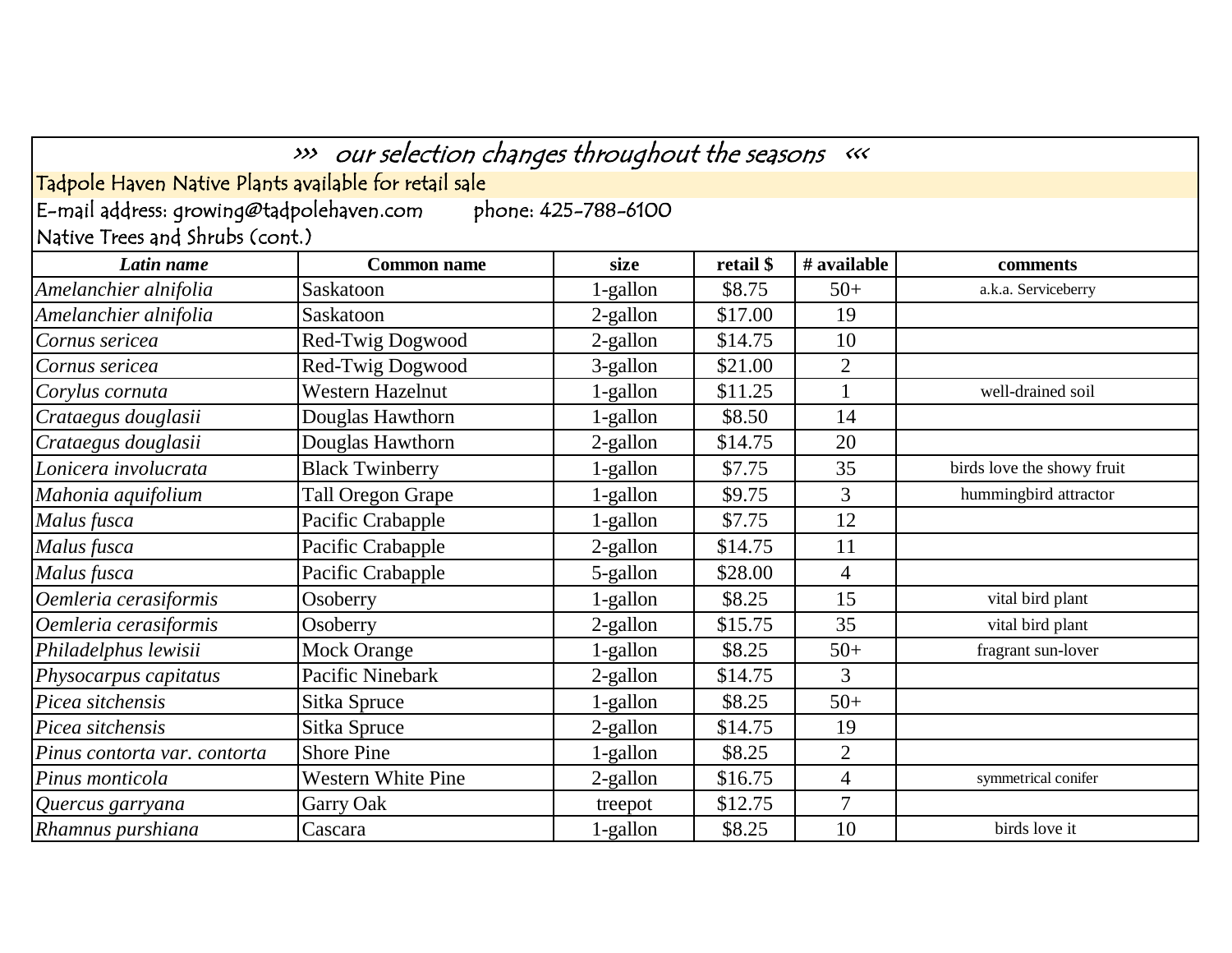| >>> our selection changes throughout the seasons <<<            |                              |                      |           |                |                                       |  |  |  |
|-----------------------------------------------------------------|------------------------------|----------------------|-----------|----------------|---------------------------------------|--|--|--|
| Tadpole Haven Native Plants available for retail sale           |                              |                      |           |                |                                       |  |  |  |
| E-mail address: growing@tadpolehaven.com<br>phone: 425-788-6100 |                              |                      |           |                |                                       |  |  |  |
| Native Trees and Shrubs (cont.)                                 |                              |                      |           |                |                                       |  |  |  |
| Latin name                                                      | <b>Common name</b>           | size                 | retail \$ | # available    | comments                              |  |  |  |
| Rhamnus purshiana                                               | Cascara                      | 2-gallon             | \$15.50   | 46             | birds love it                         |  |  |  |
| Rhamnus purshiana                                               | Cascara                      | 3-gallon             | \$23.00   | 6              |                                       |  |  |  |
| Rhamnus purshiana                                               | Cascara                      | 5-gallon             | \$30.75   | $\overline{4}$ |                                       |  |  |  |
| Rhododendron groenlandicum                                      | Bog Labrador tea             | 1-gallon             | \$16.00   | 7              |                                       |  |  |  |
| Rhododendron macrophyllum                                       | Pacific Rhododendron         | 1-gallon             | \$14.00   | 50             |                                       |  |  |  |
| Rhododendron macrophyllum                                       | Pacific Rhododendron         | 2-gallon             | \$22.50   | $\mathbf{1}$   |                                       |  |  |  |
| Ribes lacustre                                                  | <b>Black Gooseberry</b>      | 2-gallon             | \$14.75   |                |                                       |  |  |  |
| Ribes sanguineum                                                | <b>Red-Flowering Currant</b> | 1-gallon             | \$10.00   | 10             |                                       |  |  |  |
| Ribes sanguineum                                                | <b>Flowering Currant</b>     | 2-gallon             | \$19.25   | $50+$          |                                       |  |  |  |
| Rosa nutkana                                                    | Nootka Rose                  | 2-gallon             | \$14.75   | $50+$          | fragrant, thicket-forming             |  |  |  |
| Rosa nutkana                                                    | Nootka Rose                  | 5-gallon             | \$28.00   | 11             |                                       |  |  |  |
| Rosa pisocarpa                                                  | <b>Cluster Rose</b>          | 1-gallon             | \$8.25    | $50+$          |                                       |  |  |  |
| Rosa pisocarpa                                                  | <b>Cluster Rose</b>          | $2$ -gallon          | \$14.75   | 11             |                                       |  |  |  |
| Rubus leucodermis                                               | <b>Blackcap Raspberry</b>    | 2-gallon             | \$14.75   | 5              | arching, bluish stems                 |  |  |  |
| Rubus parviflorus                                               | Thimbleberry                 | 1-gallon             | \$8.25    | 22             | big, soft leaves, showy white flowers |  |  |  |
| Rubus parviflorus                                               | Thimbleberry                 | 2-gallon             | \$14.75   | $\overline{3}$ | forms thicket                         |  |  |  |
| Rubus spectabilis                                               | Salmonberry                  | 1-gallon             | \$8.25    | $50+$          | thicket-forming, hot pink flowers     |  |  |  |
| Rubus spectabilis                                               | Salmonberry                  | 2-gallon             | \$14.75   | 6              | thicket-forming, hot pink flowers     |  |  |  |
| Rubus spectabilis                                               | Salmonberry                  | 3-gallon             | \$21.00   | 5              | thicket-forming, hot pink flowers     |  |  |  |
| Salix lasiandra                                                 | Pacific Willow               | $35/8 x 6"$ bandpots | \$4.25    | 15             |                                       |  |  |  |
| Salix scouleriana                                               | <b>Scouler's Willow</b>      | 1-gallon             | \$8.25    | 8              |                                       |  |  |  |
| Sambucus racemosa                                               | Red Elderberry               | 3-gallon             | \$21.00   |                |                                       |  |  |  |